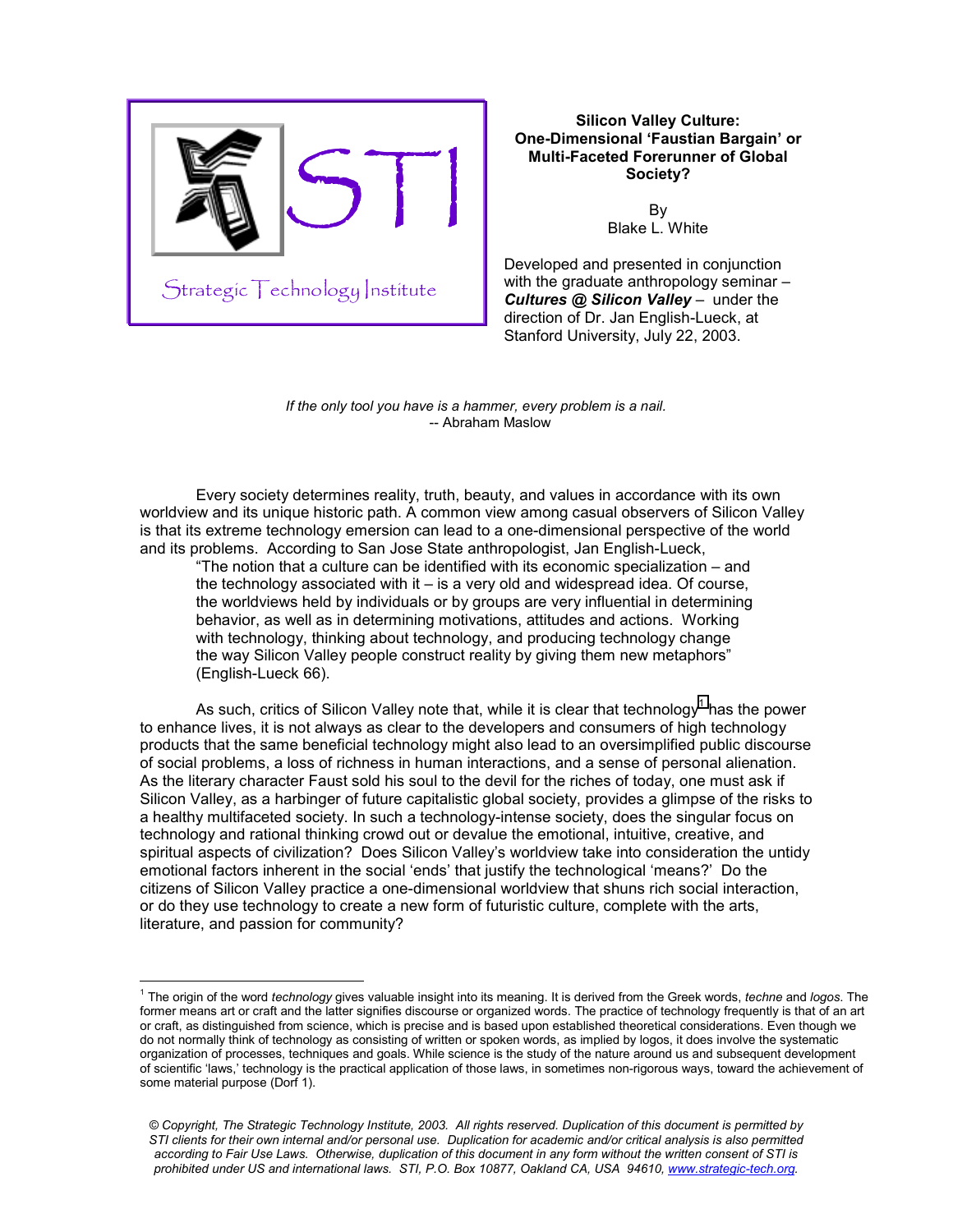This paper summarizes our findings regarding the myths and realities of maintaining socially balanced perspectives in a land of technology saturation. $^2$ 

## **Silicon Valley Culture: Fact & Fiction**

In Silicon Valley, people transfer engineering and entrepreneurial approaches to their understanding of the social world, such that efficiency, utility, instrumentality, and economic rationality become the philosophical underpinnings of the Silicon Valley worldview<sup>3</sup> (English-Lueck 74-77). She notes that, "In Silicon Valley, people view the daily conflicts of life as 'social engineering problems' that can be 'solved' if given thoughtful and systematic appraisal" (English-Lueck 76). So, one wonders to what degree and in what manner is Maslow's adage -- "If the only tool you have is a hammer, [e](#page-10-0)very problem is a nail" -- relevant or irrelevant in the social discourse of Silicon Valley? Robert, an African-American CEO of a startup, strongly disagreed with the premise, "This is a terribly mistaken concept. It's a very complex environment. There has been a chance for wealth, not a chase for technology. The focus may be on technology, but there is not an over reliance on it to solve social problems." Grant, a transplanted New Yorker human resources director, agreed, "There is a tendency for people to take that approach, but if you scratch the surface, they are getting by with more than computers. There's more there than meets the eye. People are more than one-dimensional. They are not stereotypical. It's wrong to make that assumption." Steve, a senior marketing executive of established and start-up companies took the opposite view, " I think it is profoundly real. Every aspect of my life has been associated with work – dating, social life, etc. What we have here is a recreated company town on a different scale." David, a senior marketing executive originally from Yugoslavia, took the middle view, "Being in technology, we are believers here. However, technology cannot solve all problems but it can be a facilitator and it can make it easier to solve."

However, Silicon Valley provides certain challenges to one seeking to keep a reasonable balance between work and home life, technology and the arts, that seem unique in comparison to other places. Robert remarked that, "It has a frenetic pace. The environment you live and work in can't be separated." According to David, "It's a big challenge. The Valley is the most competitive place on the planet. It's the top of the world. Highly competent people push you. You work hard, keep in touch; it takes time. There's very little time for anything." Grant noted that, "You are expected to be at work or on call all the time. Real or imagined, the pace is required. The arts organizations have to fight to get on the agenda. The Tech Museum can thrive, but the ballet and symphony cannot." Alternatively, Steve commented that, "I don't think they are unique. You have to balance hours of work, family, and contributions to social programs."

Technology has both helped and inhibited the community dialogue. Robert observed that email has changed communications, "We are more connected, but we have less face time." Grant agreed, "Email and instant messaging are tremendous benefits, but it's a problem when people hide behind it rather than being physically present. It's a mixed bag because I've seen a mentoring project done exclusively over emails. This can be beneficial, in that the kids might not have otherwise had access to these mentors at all, but it's limiting; you are present with part of your being." Likewise, David commented, "Technology can help or be counterproductive. People seem more comfortable with technology than face-to-face. Real-time direct interactions create new ideas and exchanges of ideas. For example, when the only way to reach people is by email, we lose a lot by taking the path of least resistance." Steve agreed, " Net, it's a huge help: mobile phones let me have more conversations, but the PC has created a segment that is isolated."

 $\overline{a}$  $^2$  The high-tech industrial base in Silicon Valley is based on such industries as aerospace, defense, semiconductors, computers, software development, telecommunications, and biotechnology (English-Lueck 82).

 $3$  English-Lueck draws an analogy to other cultures and worldviews. Devout Christian fundamentalists frame the happenings of the world as functions of 'good' and 'evil,' and during China's Cultural Revolution, every action was viewed as a political event – even choosing a bride from the proletariat.

*<sup>©</sup> Copyright, The Strategic Technology Institute, 2003. All rights reserved. Duplication of this document is permitted by STI clients for their own internal and/or personal use. Duplication for academic and/or critical analysis is also permitted according to Fair Use Laws. Otherwise, duplication of this document in any form without the written consent of STI is prohibited under US and international laws. STI, P.O. Box 10877, Oakland CA, USA 94610, www.strategic-tech.org.*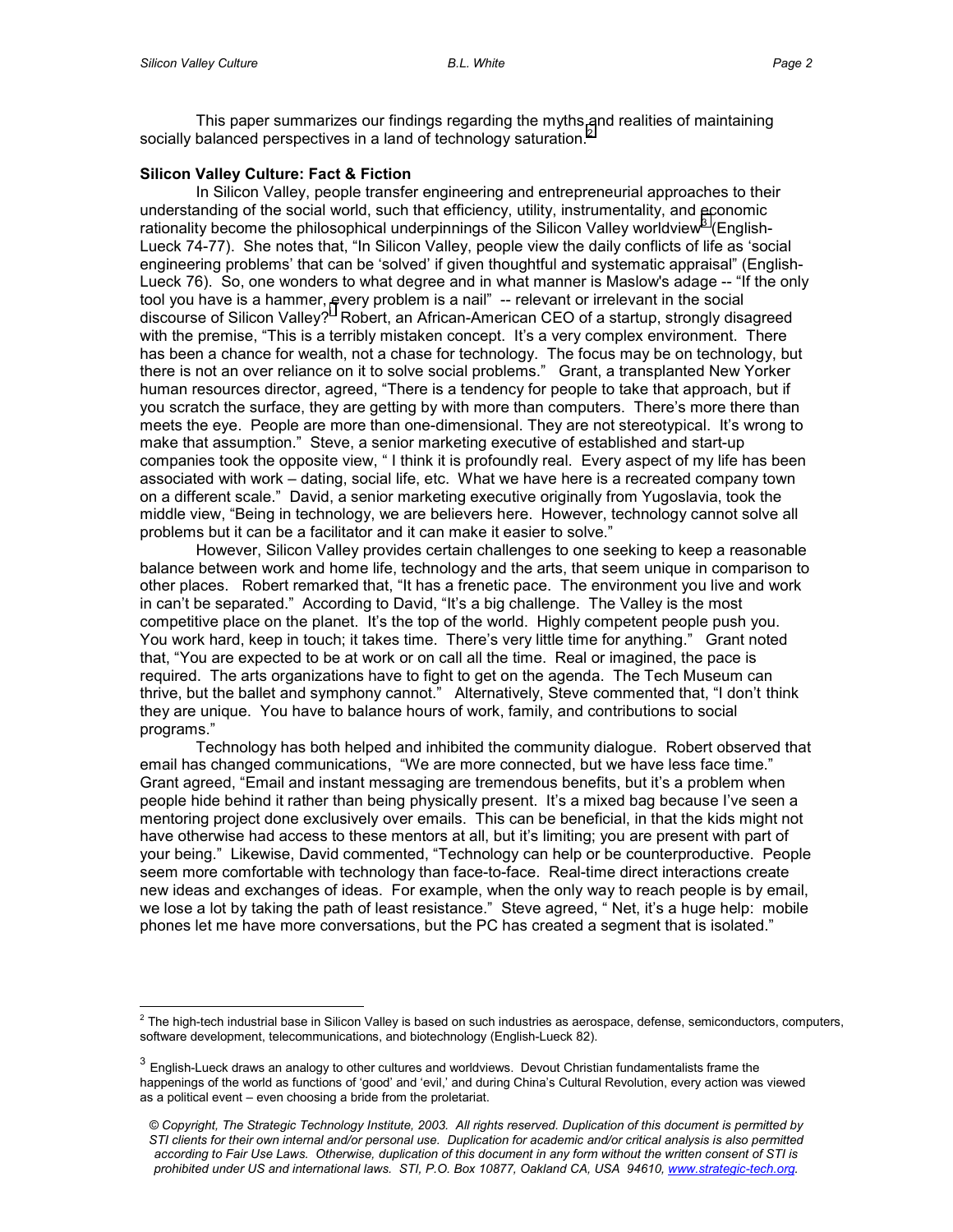### **The Humanizing Role of the Arts**

In a place that's so focused on technology, what is the role of the arts, social interactions, and community groups? John Kreidler, Executive Director of Cultural Initiatives Silicon Valley, believes that, "It's no different than anywhere else. The arts' function is the same as anywhere else." Robert agrees, "It's similar to any other place. It enhances the quality of life, creativity, and relaxation. People in technology are so stressed, they could use the outlet." Grant echoes the sentiment, "Given the extreme focus on technology in Silicon Valley, the softer areas are even more critical." "The arts are for basic entertainment and diversion," noted Steve. David put it bluntly, "The arts keep us sane. It's intense, focused, and concentrated. We can become obsessed with our work. R&R time doesn't help. It's difficult to unwind. The arts let me escape."

Aristotle reminded us that art finishes the job when nature leaves something undone. In essence, he argued that there is a place for both non-rational approaches and rational ones. This is an important lesson for a society that depends heavily on science and technology. However, according to Audience Insight's research for Cultural Initiatives, while 80% of Silicon Valley residents value their personal artistic activities, only 55% of them believe that it is a good place to pursue their interests. Less than half of all residents surveyed give public art efforts a good rating. While 51% of the 361 residents surveyed gave the region a good rating as a place to attend live performances and visit museums, and 80% of residents attended a live arts performance in the last year, they are infrequent patrons, with 80% attending an event no more than twice in the year. This is reflected in the statistic that shows Silicon Valley as having only 5.99 venue seats per 1000 residents, compared to 12.23 in San Francisco, 10.62 in San Antonio, 8.91 in Oakland, 8.25 in Denver, and 7.71 in Seattle. In addition, Silicon Valley may not be adequately producing the next generation of artists. For example, the availability of local arts education falls well below the national average (music 45% vs. 90%, visual arts 50% vs. 90%, dance 12% vs. 20%, theatre 16% vs. 18%).

### **Utilitarian Value Applied to the Arts**

While Kreidler is bullish on the arts, noting, "The arts are intrinsically valuable; they are among the ends of life," he understands the unique way in which the arts must be positioned to civic leaders and patrons, "but, I don't say that much in Silicon Valley." Kreidler cautions, "You can't make an intrinsic argument for art here. People want tangible analysis and numbers. The great number of people in leadership positions here are focused on the practical; one might say that the area is usually driven by practicalities." The argument he usually makes among business and civic leaders is that the arts:

- Build trusting and caring communities; communities of tolerance,
- Attract creative people from all walks of life, which help build a vibrant economy, and
- Are a crucial ingredient of a well-balanced education.

In spite of its wealth, local donations to the arts (2.8%) are less than half the national average (6.4%). In Silicon Valley individual contributions are much less significant (35%) than the national average (61%), but corporate, foundation, and government contributions exceed the national average. Kreidler explained how Cultural Initiatives has experienced funding for the arts, beyond the impact of the obvious economic downturn. He noted,

"It's not different from other 'new wealth' places. San Francisco is 'old wealth.' The formal arts community [in Silicon Valley] has always been small. For example, all of the South Bay arts budgets are less than that of the San Francisco Opera. People go to San Francisco for the high arts. There is a great symbiosis between San Jose and San Francisco – Silicon Valley is the business engine and San Francisco is the center of the traditional arts."

"Silicon Valley is average America, but individual giving is below average," according to Kreidler. The size of individual donations and grants are small -- only 9.6% of arts groups have received a 'leadership level' gift of more than \$100,000. This has been a criticism of Silicon Valley for at least two decades. For example, in 1984, Silicon Valley firms lagged behind Pittsburgh, Akron, and Newark by donating only 0.75% of their pretax profits to charities and the arts,

*<sup>©</sup> Copyright, The Strategic Technology Institute, 2003. All rights reserved. Duplication of this document is permitted by STI clients for their own internal and/or personal use. Duplication for academic and/or critical analysis is also permitted according to Fair Use Laws. Otherwise, duplication of this document in any form without the written consent of STI is prohibited under US and international laws. STI, P.O. Box 10877, Oakland CA, USA 94610, www.strategic-tech.org.*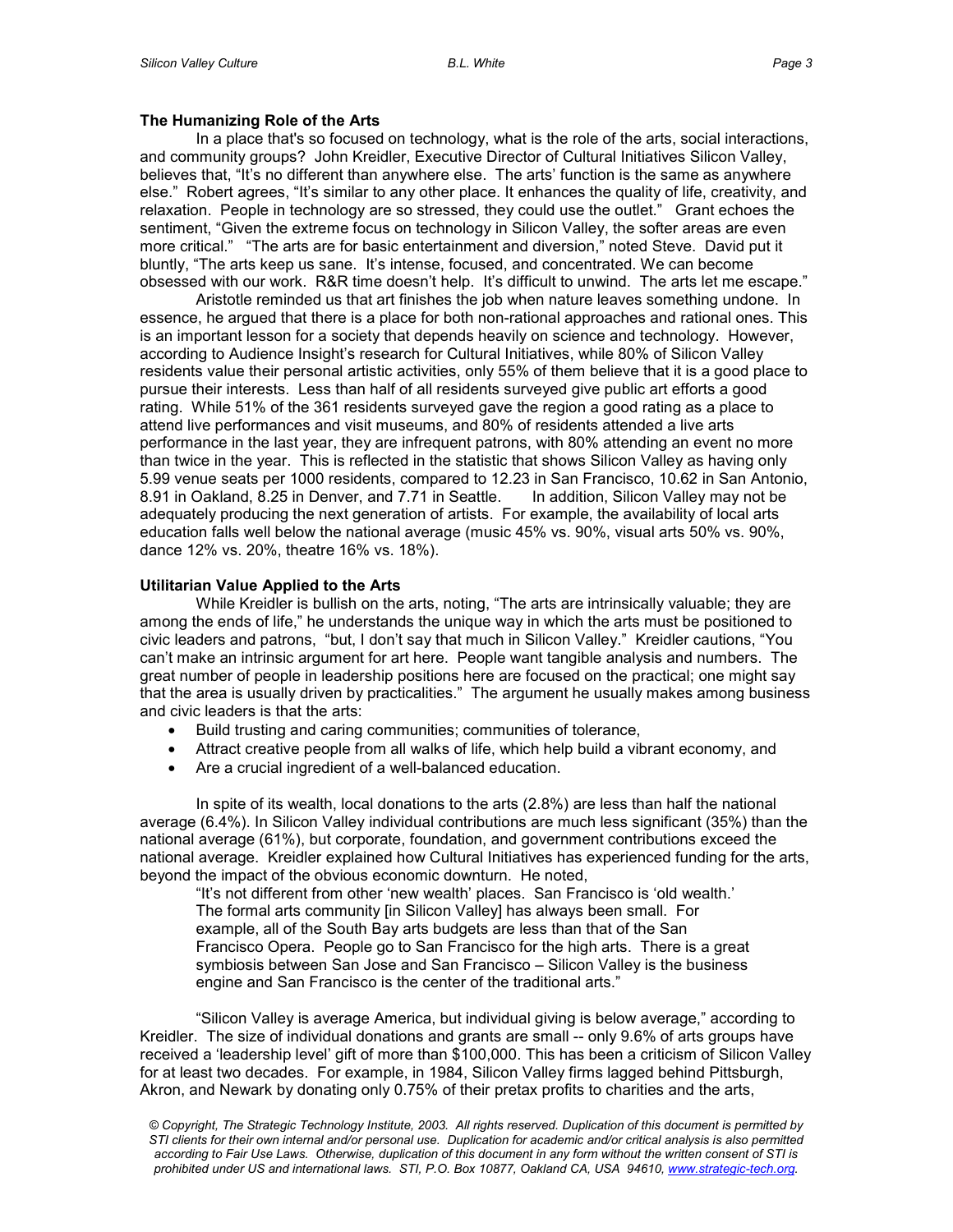compared to the national average of 1.1% (Rogers 179). "Since the '70s, schools have cut back on the arts. The population is less educated in the arts, so there is very little appreciation. People have become consumers of arts," notes Kreidler. David reminds us of the high cost of living in Silicon Valley and the many alternatives for personal giving, " In addition to the weak economy, taxation is high in California, so there's not much left. A lot of my donations go to help people back home because of the extreme situation in my country (Croatia). I've taken responsibility for a family there." According to Kreidler, "The city of San Jose is a major contributor to the arts. Unfortunately, the corporate giving level, with the exception of Applied Materials and Cisco, is bad." Cultural Initiatives' 2002 study indicates that Silicon Valley corporations gave 21% vs. 12% nationally; local foundations donated 23% vs. 14% nationally; and local government grants amounted to 21% vs. 13% nationally. The foundations, such as the Hewlett Foundation, are still big contributors. While the Packard Foundation still donates to the arts, it has closed down its arts organization.

But counting the donations to the major arts organizations can be misleading in Silicon Valley. "The arts scene here is probably not as visible on the surface," says Kreidler. Since the late 1970s, pop art showed up in many publications, such as AMD's (Advanced Micro Devices) annual report (Rogers 182). Back in 1983 Verbatim established a \$100,000 fund for the San Francisco Museum of Modern Art to purchase paintings (Rogers 182). The Sunnyvale Community Center was the first to recognize the cultural by-products of the microelectronics industry and highlighted this avant-garde movement in a 1981 show saluting Silicon Valley (Rogers 182). Today, Kreidler notes, "There are many poetry slams, art classes, and more computer-influenced art forms here. Amateur participatory arts are very alive and well in Silicon Valley, especially in immigrant communities." Key findings by Dr. Pia Moriarty show that 61% of Santa Clara County's population is made up of foreign-born immigrants and their children. These immigrants come from 177 of the 194 nations in the world. Over 40% speak a foreign language at home.

Immigrants are more active in the participatory arts, which are more concerned about production than about consumption, and more concerned about transmission of culture than developing individual expertise. The style of participatory arts is open entry/open exits, rather than elite gate keeping. According to Moriarty, immigrants use the arts to reclaim their cultural identity so they can attain membership in the new society as whole persons. In addition, the participatory arts are the immigrants' strongest tools for connecting with the mainstream community. Civic engagement through participatory arts include:<sup>4</sup>

- The Vietnamese American Center
- Vietnamese Cultural Heritage Foundation at Kelly Park
- Vietnamese Folk Arts Institute
- Cambodian American Resource Agency (CARA)
- Naatak Indo-American Theater Co.
- Kurdish Cultural Celebration
- Contemporary Asian Theater Scene
- Firebird Youth Chinese Orchestra
- Obon Festival in Japantown
- Payvand School at DeAnza Community College
- Diwali Festival at the Hindu Temple
- **Ethiopian Community Services**
- Kwanzaa at the Triton Museum
- Calligraphy of Thought

 $\overline{a}$ 

- Eid ul Fitr Muslim Celebration
- Teatro Corazon at Sacred Heart Parish
- San Jose Cinco de Mayo Celebration
- Movimiento de Arte y Cultura Latinoamericana

<sup>4</sup> **Immigrant Participatory Arts: An Insight into Community-Building in Silicon Valley.** Conducted by Pia Moriarty, Ph.D. from September 2002 – February 2003. Published June 2003.

*<sup>©</sup> Copyright, The Strategic Technology Institute, 2003. All rights reserved. Duplication of this document is permitted by STI clients for their own internal and/or personal use. Duplication for academic and/or critical analysis is also permitted according to Fair Use Laws. Otherwise, duplication of this document in any form without the written consent of STI is prohibited under US and international laws. STI, P.O. Box 10877, Oakland CA, USA 94610, www.strategic-tech.org.*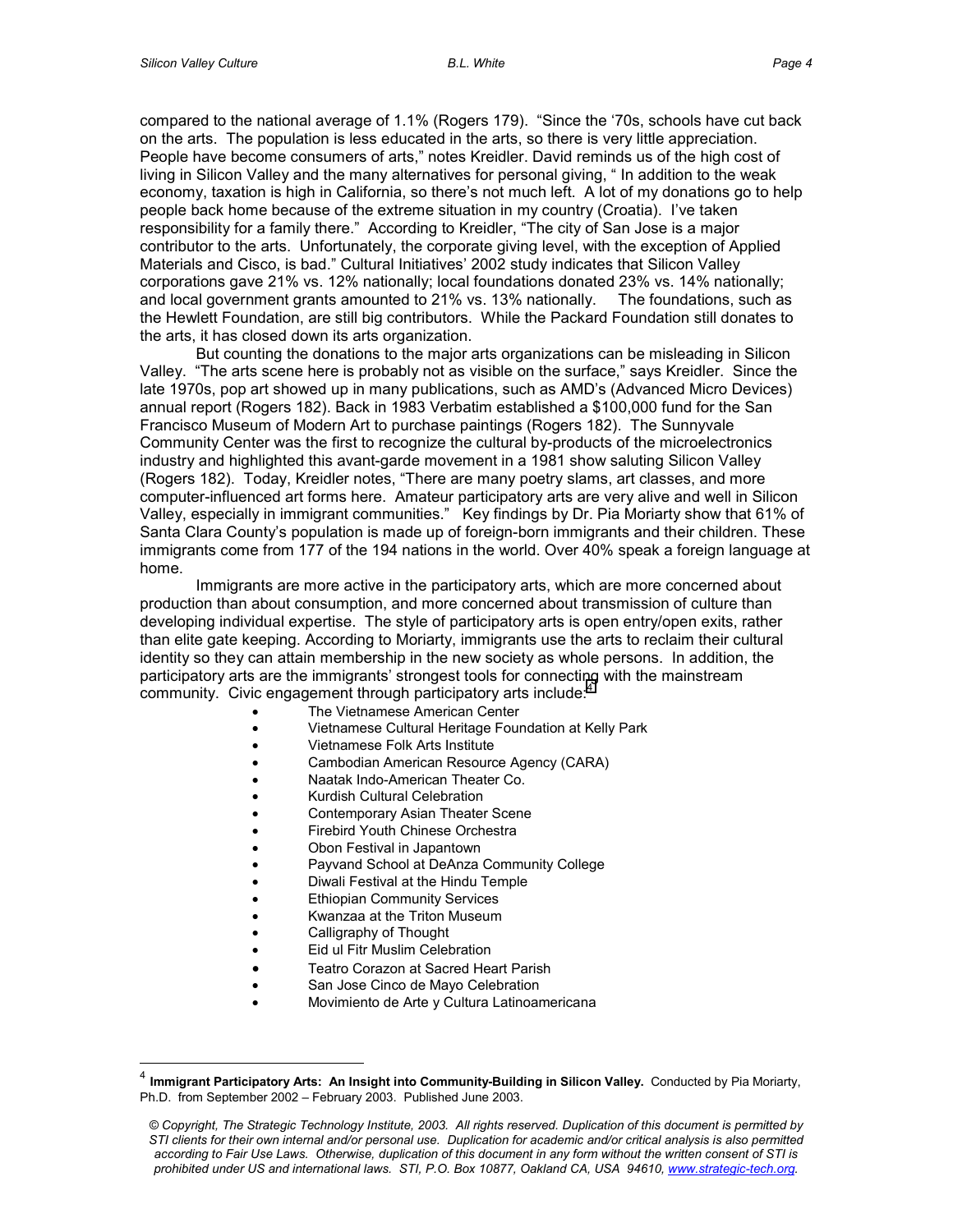Social service agencies, movie theaters, libraries, parades, and street festivals serve as venues for these activities. "So, in a way, I'm not surprised that the San Jose Symphony went out of business. The age and race demographics of the South Bay vs. the symphony patrons (who's average age was 68) showed us that the supply was there, but the demand was going down," notes Kreidler.

Arts and civic organizations have had to modify services to fit the needs and interests of Silicon Valley. Robert mentioned that a big issue is the proximity to San Francisco. "People spend money in San Francisco, but San Francisco people don't go south. So, people in Silicon Valley have to spread the wealth. They need fewer, but more high-quality arts. Also, private, community, and Stanford arts give people in Silicon Valley many options," notes Robert. David made an interesting analogy to the lifestyle, "You know, people here like a relaxed, casual, outdoors setting, like Villa Montalvo. You can even have a glass of wine with the concert. It's what this place likes. There's also tremendous variety, not just jazz or country. It's different than buying a subscription to the San Francisco Symphony where it's the same style of music and you have to get dressed up to go there." Steve tied it to the work-life balance, "They need to cater to Silicon Valley families. For example, the San Francisco Ballet has a very liberal exchange policy for people with very busy lives and open rehearsals for stay-at-home moms." Steve also commented on the type of entertainment that works best, "People attracted to Silicon Valley are highly motivated. Passive entertainment doesn't work. We are so multidimensional that it's hard to keep our attention."

Kreidler comments on how Cultural Initiatives has had to adjust to the demands of the Silicon Valley lifestyle.

"This place works harder than other places. We need the basic tools, we are active ourselves, and appreciate others who are world class. Because we believe that giving people the tools and experiences in the arts creates demand, not just supply. So, we have focused on grants to schools that impact 60,000 students. Our Creative Education program provides grants to everyday schools (not magnet schools) and onsite assistance to teachers."

In addition, in order to speak to Silicon Valley in its own vernacular, Cultural Initiatives has developed a software program – *The Great Cities Simulator* – that demonstrates the positive impact the arts can have on the quality of life and the ability for businesses to recruit talent.

### **Volunteerism and Public Policy Participation**

Due largely to Silicon Valley, we are in the midst of an economy that defines success by the ownership and control of information and the tools that access and exploit abstract representations of knowledge. Our economy requires identification numbers, credit records, medical, dental, educational, criminal, and family records to be stored, matched, updated, and archived by computers. We live in a world where our 2003 is not as totalitarian as George Orwell's 1984, but every electronic signature, fingerprint, or transaction record we leave is a nontransitory record that is more easily monitored, more cheaply searched, transparent to the person being searched, and can lead to the erosion of personal privacy (Lessig 7-12). Likewise, government initiatives to use data mining techniques to profile terrorists, corporate monitoring of employees' computer use, and Internet commerce sites routinely capturing and selling personal preference information are merely a few of the similarities between America in 2003 and Orwell's Oceana of 1984. We live in a culture that is quickly moving toward a paperless and faceless society. However, the faceless or non-human contact of our Information Age only enhances our vulnerability. As we dash into the electronic society, with written records and receipts fading into the "inaccuracy of individual memories," as Orwell's Party would state it, the reality of our transactions, our lives, and the lives of others become flexible. From the bureaucracy's perspective, our reality exists at its discretion. In addition, **New York Times** reporter Jeffrey Rosen's interview of Oracle executives indicated a profound lack of ownership of 'policy issues,' such as the balance between personal privacy and security. As Tim Hoechst, a senior vice president of Oracle, is quoted as stating, "At Oracle, we leave that to our customers to decide.

*<sup>©</sup> Copyright, The Strategic Technology Institute, 2003. All rights reserved. Duplication of this document is permitted by STI clients for their own internal and/or personal use. Duplication for academic and/or critical analysis is also permitted according to Fair Use Laws. Otherwise, duplication of this document in any form without the written consent of STI is prohibited under US and international laws. STI, P.O. Box 10877, Oakland CA, USA 94610, www.strategic-tech.org.*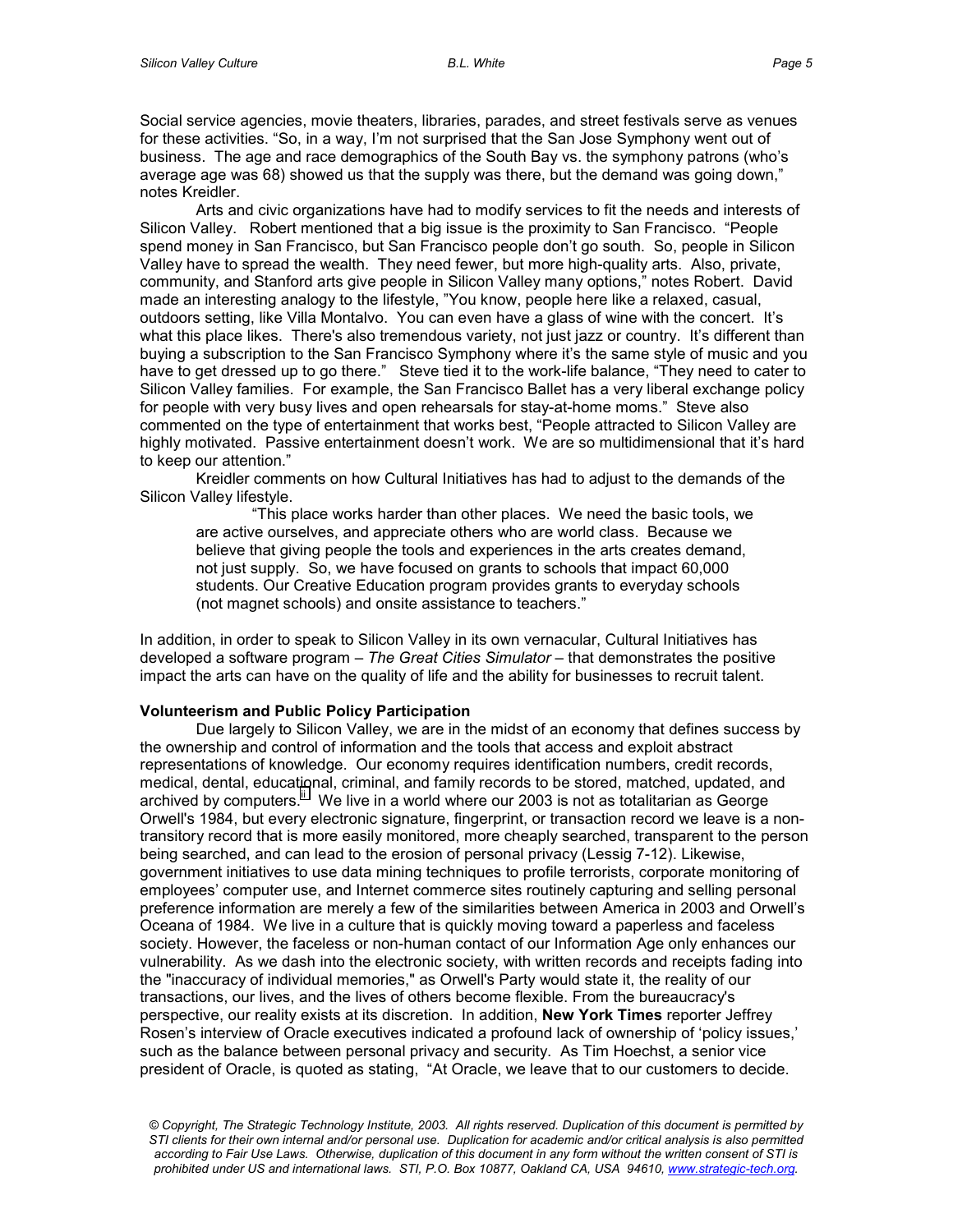We become a little stymied when we start talking about the 'should wes' and 'whys' and the 'hows,' because it's not our expertise" (Rosen 5-6).

Since technology is the use of scientific knowledge toward a defined set of goals, it always has social implications. The public is increasingly concerned that the benefits of scientific knowledge are being outweighed by our inability to control the negative consequences. The layperson's remembrance of history is that if anyone is to be adversely impacted by a new technology, it is generally the poor, the powerless, and those of color.

Do scientists and engineers have a responsibility to society, and if so, what is that responsibility and how does it play out in Silicon Valley?<sup>"</sup> As Steve observed, "It is common for execs here to not be involved in community activities, unlike what would be expected of executives of older traditional companies." However, since humanity's needs, wants, and desires are realized through technology, it seems that there is at least verbal support among the scientific community to encourage active roles by scientists and engineers in the decision-making processes of new technology implementation. Certainly it is no longer adequate for scientists to lock themselves in their laboratories and blindly search for 'neutral' facts. Science ethicists Skillen, Bronowski, Harrison, and Yellin all show a common thread that has been running through the technology community for decades -- the argument of the supposed neutrality of scientists and engineers is no longer an acceptable shield behind which technologists can hide. Given that technologists must get directly involved in technology policy issues, it is timely and proper that a renewal of professional ethics and a recommitment to community discourse by Silicon Valley technologists is in order. However, Grant echoed the work-life balance issues when it comes to volunteering for civic and social service organizations, "To attract me, they have to do more and better marketing because they are competing for time. Non-profit and social organizations have had to be flexible with time commitments and hours to attract supporters. Schedules are a crapshoot. If you are going to volunteer, you have to set limits."

#### **Conclusion**

 $\overline{a}$ 

This survey underscores the need for a reconciliation of the technology community with the emotional, artistic, and religious schools of thought in a manner that recognizes that they are not inconsistent with each other. One begins to see a glimpse of this when one goes beyond the perspective of casual external observation and looks closely at the manner in which Silicon Valley is using its multicultural technological worldview to redefine 'culture' and 'arts' according to new metrics. Silicon Valley's citizens believe they have a rich social and arts scene, but admit that it cannot be judged by the European classical arts definitions. In Silicon Valley, the arts are local, participatory, influenced by global diversity, and frequently use the medium of technology. Venues are decentralized, small, community-based, and informal. Individual financial donations are small, often intangible, but are large in aggregate impact. The range of arts options available is broad, the quality is high (as defined by Silicon Valley's standards), but the visibility is low. The fact that these metrics are different than the classical arts of 'old money' cities does not negate their existence or significance in the lives of the people of Silicon Valley.

The citizens of Silicon Valley themselves accept a major portion of the responsibility to establish a work-home, technology-arts balance that works for them and works in aggregate for the overall Silicon Valley community. In spite of intense workloads, long commutes,<sup>5</sup> and an extreme focus on technology, the people we interviewed found ways to force the balancing act. Robert, who was influenced in the early days at HP, saw role modeling by Bill Hewlett and Dave Packard who were actively involved in the community. So he got involved in United Way. "These perspectives let you be a more effective executive," says Robert. Grant noted, "It might be easier for me because I'm an HR guy that happens to be in technology, not the other way around. I keep balanced through a variety of things: the spiritual realm, Eastern philosophy, Buddhism, Sangha (congregation), meditation, and I make sure to make the time for lunch (not many do). My wife and I attend lots of movies, an occasional play, and small parties. I run three times a

 $<sup>5</sup>$  Every 10 minutes of commuting time cuts all forms of civic engagements by 10%. The average one-way Silicon Valley</sup> commute is 26 minutes, but most experience much longer commutes, such as the 1-hour San Francisco commute and the 2+ hour Central Valley commute (Moriarty 40).

*<sup>©</sup> Copyright, The Strategic Technology Institute, 2003. All rights reserved. Duplication of this document is permitted by STI clients for their own internal and/or personal use. Duplication for academic and/or critical analysis is also permitted according to Fair Use Laws. Otherwise, duplication of this document in any form without the written consent of STI is prohibited under US and international laws. STI, P.O. Box 10877, Oakland CA, USA 94610, www.strategic-tech.org.*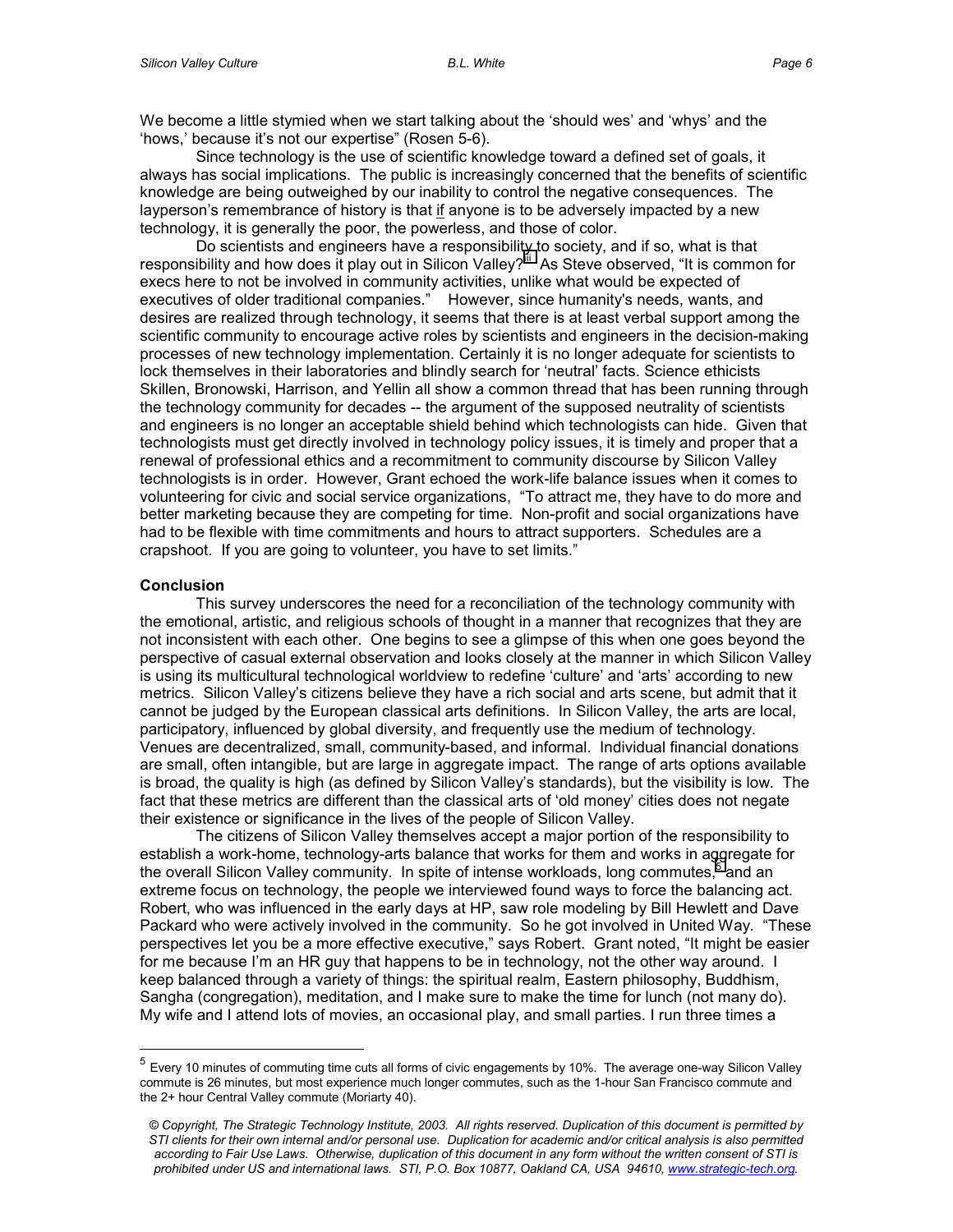week and eat healthy." David goes to Villa Montalvo (outdoor concerts at a mountain winery), a comedy club, the Museum of Modern Art, and concerts at Shoreline Amphitheater. A patron of the classical arts, Steve and his wife are regulars at the San Francisco Ballet. "I exercise and I'm involved in community organizations, such as the YMCA of the Mid Peninsula, where I am a volunteer and Board member," says Steve.

Silicon Valley's cultural institutions also have a definite role of importance in balancing the technocratic worldview. In such a complex world, perhaps there is a role for art to help with nature's 'unconcealment,' as Heidegger would state it (Heidegger 2:649-701).Understanding the history, belief systems, ethics, shared assumptions found in the literature of a people, economic shifts, political context, class/race struggles, and the critical adoption rate or "tipping point" associated with major scientific discoveries and their related technological uses, will allow engineers to develop an approach to technology assessment that is balanced with a humanist worldview. <sup>iv</sup> This art form can be inherently superior to the sterile analysis of trends because it will take into consideration the untidy emotional and cultural factors inherent in the 'ends' that justify the technological 'means.' In the process, Silicon Valley will be able to minimize the separation between technology and ethics, culture and tools. It may even be able to usher in a new age of complementary thinking styles based on harmony between science and religion, tangible and intangible, fact and faith, optimism and fate. In this sense, Silicon Valley's unique balancing act may be a harbinger of what post-industrial society has in store for the world.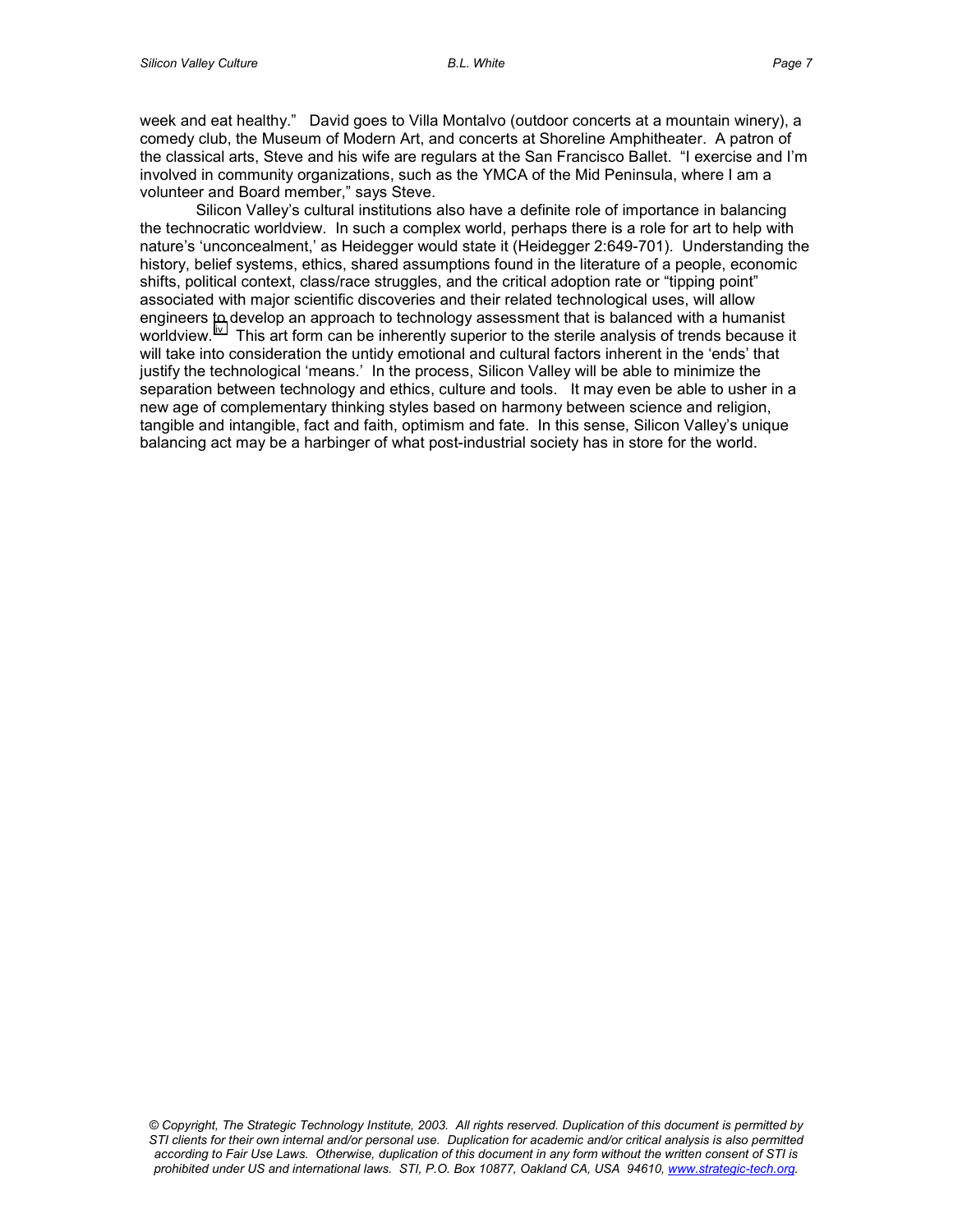## **APPENDIX --- Research Methodology**

The approach used in this survey is (1) an augmentation of secondary research based on in-person interviews<sup>6</sup> conducted for Cultural Initiatives Silicon Valley, with (2) an in-person interview of John Kreidler, Executive Director of Cultural Initiatives,<sup>7</sup> plus (3) discussions with long-time Silicon Valley leaders who seem to have mastered the technical-humanitarian balance. For Cultural Initiatives, and the arts organizations it represents, we asked how they experience the client base and how have they adapted traditional cultural services to the specific demands of a technology-saturated populace. How would delivery of these services be different if they were in Sacramento, Cincinnati, Charlotte, or Philadelphia? With the significant upswings and downturns of the Silicon Valley economy, we asked how they solicit funding from a population obsessed with rationalization and results. There are also many long-time Silicon Valley entrepreneurs, computer scientists, corporate executives, human resource managers, marketing executives, university professors, and grassroots political activists that have also navigated the balance of artistic enlightenment and community commitment while fully participating in and leading the Silicon Valley charge. Many of them are from other parts of the United States, while others migrated to the U.S. from Europe, Asia, South America, and Africa. Their perspectives are fascinating because, not only have they voluntarily moved to Silicon Valley and been successful in business or academia, but they also have managed to maintain a cultural identity of nationality and ethnic group. Gi[v](#page-10-0)en the short timeframe and scope of this project, this study interviewed:<sup>v</sup>

- Grant, a transplanted New Yorker, white male, human resources director and Buddhist with a bumper sticker that reads "Live Simply,"<sup>8</sup>
- Robert, a retired African-American senior executive of a major computer company and now recharged CEO of a startup, who loves fine wines, music, politics, social networks, and his tennis court on Maui,<sup>9</sup>
- David, a white male marketing executive from Yugoslavia, veteran of many product launches and keeper of Orthodox Christian traditions, former connoisseur of great scotch and fine cigars, and facilitator of an extended social network of Croatian expatriates and Americanborn friends, $10$
- Steve, a white male marketing executive of established and start-up companies, Ivy-league educated, Santa Barbara raised, family man, avid outdoorsman, and connoisseur of theater, ballet, and opera.<sup>11</sup>

To these distinguished people we asked how they experience the challenge of maintaining balance in Silicon Valley? Given that they have all come from elsewhere, to what degree and in what manner does being in Silicon Valley make cultural balancing unique?

 $\overline{a}$ 

<sup>6</sup> **Creative Community Index: Measuring Progress Toward a Vibrant Silicon Valley.** Conducted by Audience Insight of Fairfield, Connecticut in 2001-2002. Published June 2002.

 $7$  Held on 7/8/03, 4PM PDT, in-person interview in his office in San Jose

<sup>&</sup>lt;sup>8</sup> Phone interview on 7/10/03 at 5:30PM PDT

<sup>&</sup>lt;sup>9</sup> Phone interview on 7/11/03 at 7:30AM PDT

 $10^{10}$  Phone interview on 7/9/03 at 3PM PDT  $11$  Phone interview on 7/11/03 at 1PM PDT

*<sup>©</sup> Copyright, The Strategic Technology Institute, 2003. All rights reserved. Duplication of this document is permitted by STI clients for their own internal and/or personal use. Duplication for academic and/or critical analysis is also permitted according to Fair Use Laws. Otherwise, duplication of this document in any form without the written consent of STI is prohibited under US and international laws. STI, P.O. Box 10877, Oakland CA, USA 94610, www.strategic-tech.org.*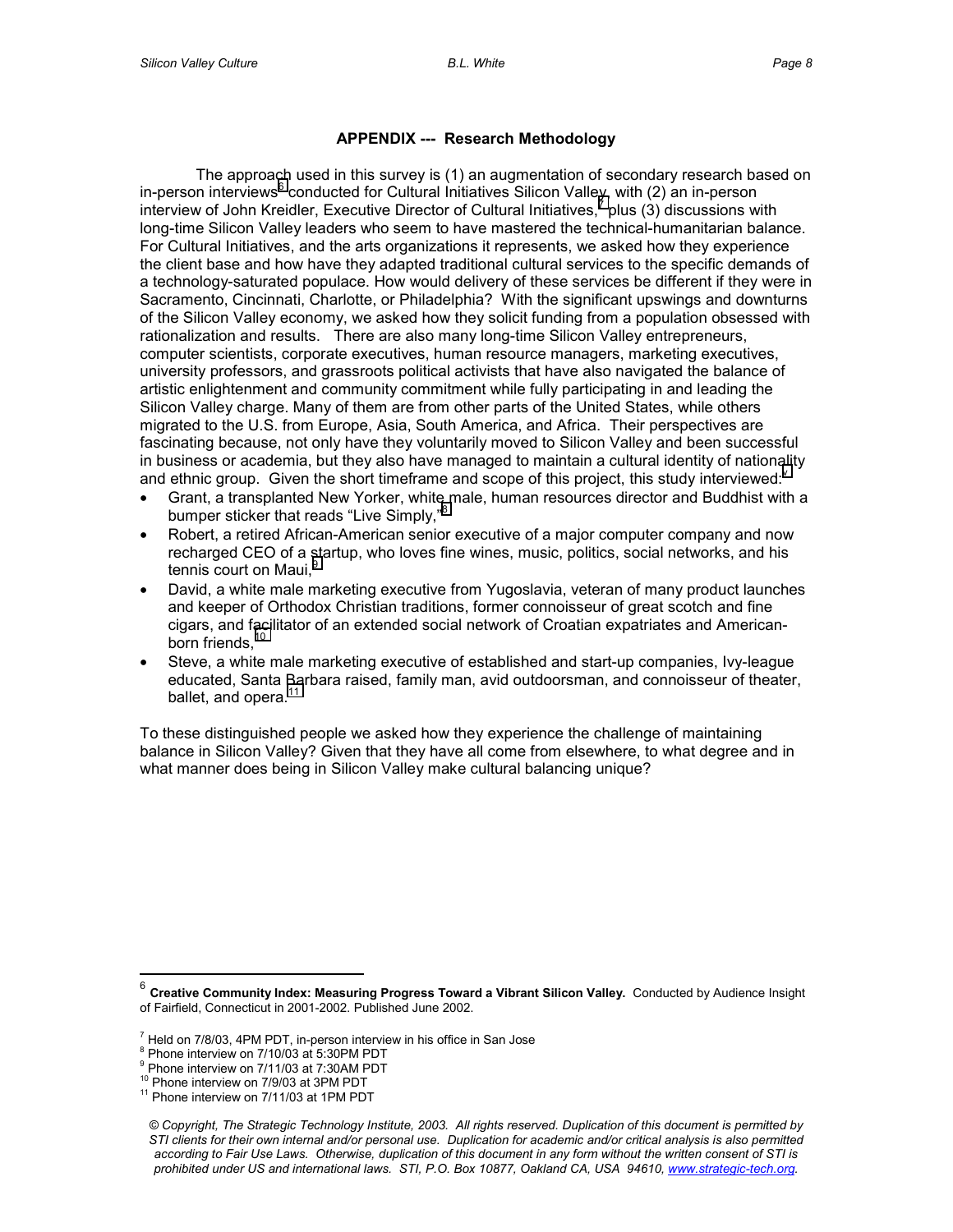# **Works Cited**

- Audience Insight**. Creative Community Index: Measuring Progress Toward a Vibrant Silicon Valley.** Fairfield, Connecticut. Conducted in 2001-2002. Published June 2002.
- Bronowski, Jacob. **Science and Human Values**. New York: Harper & Row, 1956.
- Dorf, Richard C. **Technology, Society and Man**. San Francisco: Boyd & Fraser Publishing Company, 1974.
- English-Lueck, Jan. A. **Cultures @ Silicon Valley**. Stanford, CA: Stanford University Press, 2002.
- Fischer, Robert. **Science, Man & Society.** Philadelphia: W. B. Saunders, 1975.
- Guernsey, Lisa. *Management: You've Got Inappropriate Mail*. **The New York Times**, April 5, 2000.
- Harrison, Anna J. Commentary in **Science, Technology & Human Values**. Boston: John Wiley & Sons for Harvard and MIT, Vol. 9. , Issue. 1., Winter 1984, No.46.
- Heidegger, Martin. **The Question Concerning Technology and Other Essays**. Trans. W. Lovitt. New York: Harper & Row, 1977.
- Lessig, Lawrence. *The Architecture of Privacy, Draft 2*. Presented at the Taiwan Net '98 conference. Taipei, March 1998.
- Meadows, Donella H. and Dennis L.; Randers, Jorgen; Berherns, William W. **The Limits to Growth: A Report for the Club of Rome's Project on the Predicament of Mankind**, Second Edition. Washington: Potomac Associates, 1974.
- Moriarty, Pia. **Immigrant Participatory Arts: An Insight into Community-Building in Silicon Valley.** Conducted from September 2002 – February 2003. Published June 2003.
- Orwell, George. **Orwell's Nineteen Eighty-Four**, 2nd ed. Irving Howe, Ed. New York: Harcourt, Brace, Jovanovich, Inc., 1982.
- Rogers, Everett M. and Larsen, Judith K. **Silicon Valley Fever: Growth of High-Technology Culture.** New York: Basic Books, Inc. 1984.
- Rosen, Jeffrey. *Silicon Valley's Spy Game*. **The New York Times**, April 14, 2002.
- Saphir, Richard L. Letter to the editor. **The New York Times**, March 16, 2000.
- Skillen, A. J. *The Ethical Neutrality of Science and the Method of Abstraction; The Case of Political Economy*. **The Philosophical Forum**; Vol. XI, No.3, Spring 1980.
- Yellin, Joel. Commentary in **Science, Technology, & Human Values**. Boston: John Wiley & Sons for Harvard and MIT, Vol. 9, Issue. 1, Winter 1984, No.46.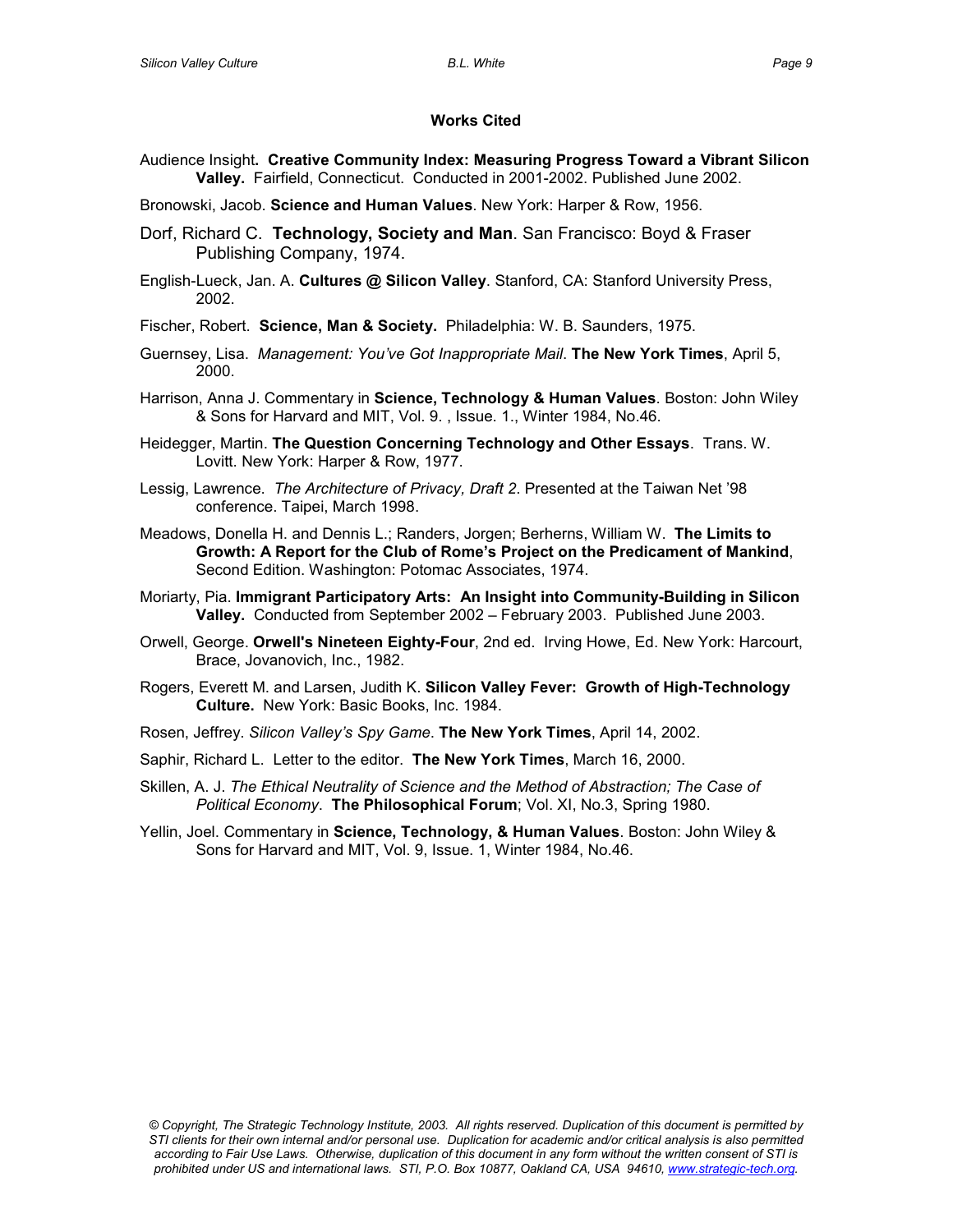$\overline{a}$ 

#### **End Notes**

<sup>i</sup> To the external observer, Silicon Valley seems to have a habit of reducing causes and cures to pure mechanistic explanations that are contrary to broader human experience. Silicon Valley's assignment of an omnipotent role to science, of solving all problems and clarifying all things, and of deifying nature while secularizing religion can lead science to what Robert Fischer refers to as, "…like other ideologies, [science] tends to be systematic, authoritarian, and to be held tenaciously" (Fischer 68). Science and technology cannot ever hope to realistically answer the big questions facing humanity. Being based upon observation and testing, science is at an impasse when it comes to things that cannot be observed, measured, tested, and predicted. However, when we turn to the world of the intangibles, technology and science face definite limitations. Social problems transcend mathematical description and involve emotions that cannot be touched, measured, or manipulated successfully. Worse still, technical solutions often only address changes in technique that might relieve the symptoms, but do not demand changes in human values or morality, which ultimately affect many underlying causes (Meadows 155-159). Theological questions transcend our three physical dimensions of space and our one dimension of time. What exists beyond those dimensions can only be entertained as speculation or believed through blind faith. Science is a search for truth and truth is limited to the facts of nature that are there for observation via our senses. As a result, technology cannot emulate human feelings and science cannot define God.

<sup>ii</sup> Dependency upon databanks is not an indictment of those sources, per se. However, the ultimate threat to privacy and distortions of reality revolve around the use of our files by agencies to judge our creditworthiness, our insurability, our employability, educatability, and our desirability as neighbors or tenants. This creates an enormous potential risk to the privacy and accuracy of our personal records in databanks, nationwide. Even more disturbing, Accenture and HNC Software are building a profiling system designed to analyze airline passenger living arrangements, travel patterns, real estate history, demographics, financial, and other personal information to prepare a threat index that can be compared to a terrorist profile (Rosen 2-3). However, through maliciousness or accident we may become a perceived threat or at least an undesirable. The losers suffer either profound dislocations, an increasing economic gap with its subsequent competitive disadvantages, or at best they become the employees or servants of the new ruling class. Silicon Valley is an extreme version of this.

Over forty years ago, George Orwell, wrote a scathing attack on the tendency of modern societies to erode privacy in his prophetic novel, **Nineteen Eighty-Four**. His totalitarian world of Oceania drew a striking resemblance to his world of 1948 and our world of 2003. In Oceania, individual ignorance was strength. Today in America, citizens leave the decisions up to the politicians and experts who "have better data." The prevailing aristocracy of Oceana is not one of "old money" or family ties, rather, as in America today, it is one made up of global corporations, technocrats, trade associations, money managers, and media conglomerates. In his interview with the billionaire chairman of Oracle, Larry Ellison, New York Times reporter Jeffrey Rosen noted, "As Ellison spoke, it occurred to me that he was proposing to reconstruct America's national security strategy along the lines of Oracle's business model," one of consolidating hundreds of separate databases into a single database on the Internet (Rosen 7). Oceania's "The Party" complacently used surveillance techniques like the omnipresent telescreens that watch every waking, sleeping, and even excreting action. In the post-9/11 America, video surveillance is commonplace (Lessig 8). ID badges can track one's movements in buildings (Rosen 4). ADT's GPS system can track humans the way Lojack tracks cars (Saphir, New York Times, Letter to the Editor, 3/16/2000). Every web site that is visited and every email that is sent or received can be monitored (Guernsey 1-3). To 'The Party,' reality is not external. "Not in the individual mind, which can make mistakes, and in any case soon perishes; only in the mind of 'The Party,' which is collective and immortal," as the interrogator O'Brien insists.

III This debate around the role of scientists and engineers as ethical social agents has been around for ages. Nearly fifty years ago, Bronowski reinforced the basic argument that scientists have a responsibility to humanity. Bronowski stated that the dilemma of today (1956) is not that human values could not control a mechanical science. It was the opposite: "The scientific spirit is more human than the machinery of governments." He saw scientists as belonging to a community that fosters free critical thinking and tolerance – just the characteristics needed by our troubled society. Bronowski argued that science is a human activity and is practiced by "very human" scientists. Although he believed that the facts produced by science are neutral, science as a human activity is not neutral. With this established, he advocated a role for scientists as educators of the public on the positives and negatives of new discoveries. Bronowski shunned the idea of scientists as governors and plead for an adoption of the scientific ethic by world leaders (Bronowski 71).

The late Dr. Bronowski eloquently and logically argued his points. He showed us that scientists are as fully human as artists and, as such, they display a full range of creative genius. Being human, however, means that scientists can no more shirk their responsibility to improve our lot than politicians. His argument, that scientists have a crucial responsibility (for which they are uniquely trained) to make the public fully aware of the implications of their work, should serve to bring the 'overly tunnel-visioned' researcher back into the realm of political activist and citizen. According to Bronowski, no longer do scientists have a right to hide behind the veil of scientific neutrality. They must participate in decision making as full partners with the public.

Twenty years ago, Mount Holyoke College Professor Anna J. Harrison presented an interesting case for the expert scientific consultant and against the expert scientific witness in technology decision-making. The, then, president

*© Copyright, The Strategic Technology Institute, 2003. All rights reserved. Duplication of this document is permitted by STI clients for their own internal and/or personal use. Duplication for academic and/or critical analysis is also permitted according to Fair Use Laws. Otherwise, duplication of this document in any form without the written consent of STI is prohibited under US and international laws. STI, P.O. Box 10877, Oakland CA, USA 94610, www.strategic-tech.org.*